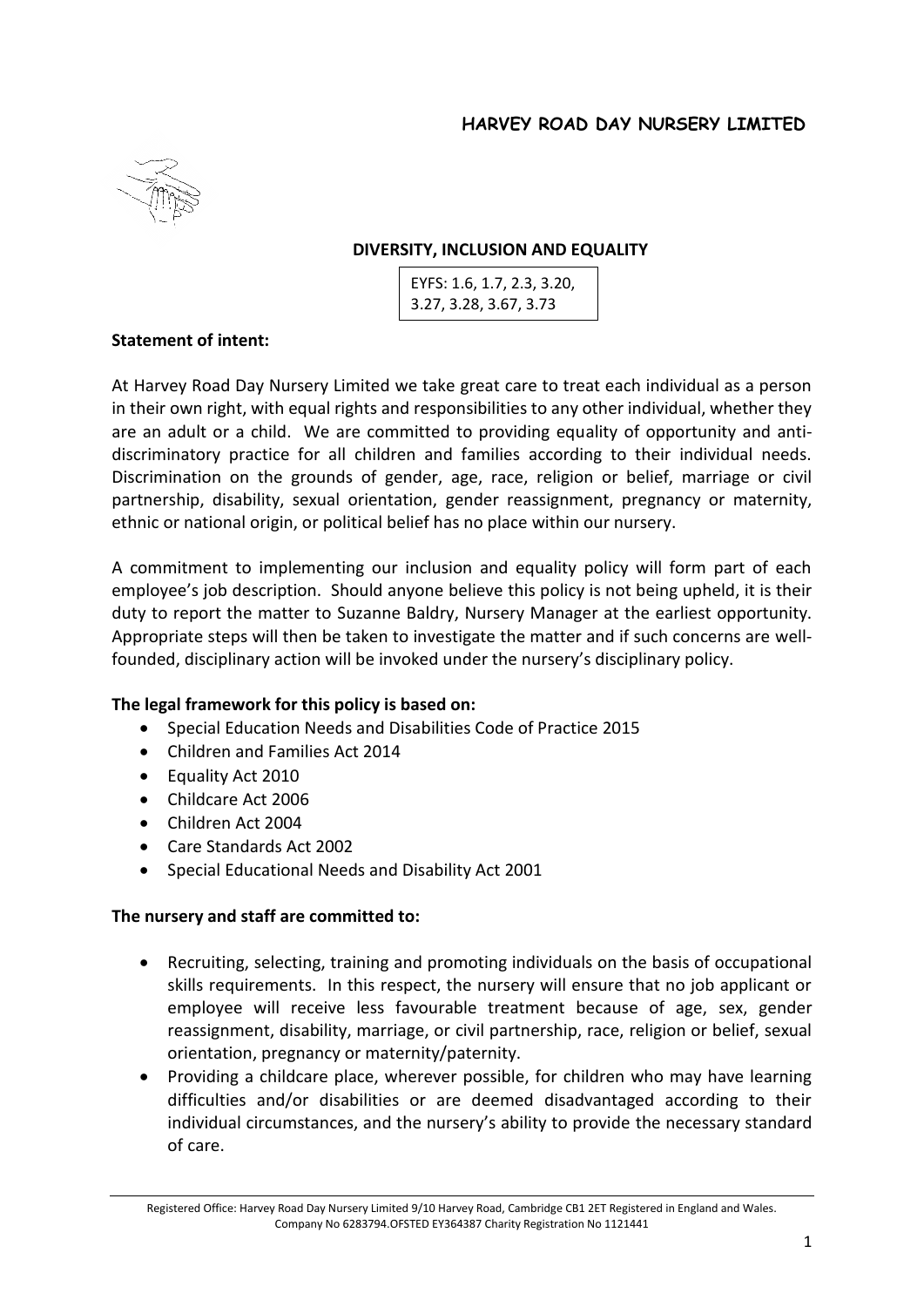- Making reasonable adjustments for children with special educational needs and disabilities.
- Striving to promote equal access to services and projects by taking practical steps (wherever possible and reasonable), such as ensuring access to people with additional needs and by producing materials in relevant languages and media for all children and families.

The National College for Teaching and Leadership provides further guidance specific to working with children:

 Providers have a responsibility to ensure that practitioners have the health and physical capacity to teach and will not put children and young people at risk of harm. The activities that a practitioner must be able to perform are set out in the Education (Health Standards England) Regulations 2003. Providers are responsible for ensuring that only practitioners who have the capacity to teach remain on the staff team.

 People with disabilities or chronic illnesses may have the capacity to teach, just as those without disabilities or medical conditions may be unsuitable to teach. Further information on training to teach with a disability is available from the DfE website.

# **Staff:**

It is the policy of Harvey Road Day Nursery Limited not to discriminate in the treatment of individuals. All staff are expected to co-operate with the implementation, monitoring and improvement of this and other policies. All staff are expected to challenge language, actions, behaviours and attitudes which are oppressive or discriminatory on the grounds specified in this policy and recognise and celebrate other cultures and traditions. All staff are expected to participate in equality and inclusion training.

Staff will follow the 'Dealing with Discriminatory Behaviour' policy where applicable to report any discriminatory behaviours observed.

# **Training:**

The nursery recognisesthe importance of training as a key factor in the implementation of an effective inclusion and equality policy. All new staff receive induction training including specific reference to the inclusion and equality policy. The nursery will strive towards the provision of inclusion, equality and diversity training for all staff on an annual basis.

- Providing a secure environment in which all our children can flourish and all contributions are valued.
- Including and valuing contribution of all families to our understanding of equality, inclusion and diversity.
- Providing positive non-stereotypical information.
- Continually improving our knowledge and understanding of issues of equality, inclusion and diversity.
- Regularly reviewing, monitoring and evaluating the effectiveness of inclusive practices to ensure they promote and value diversity and difference and that the policy is effective and practices are non-discriminatory.

Registered Office: Harvey Road Day Nursery Limited 9/10 Harvey Road, Cambridge CB1 2ET Registered in England and Wales. Company No 6283794.OFSTED EY364387 Charity Registration No 1121441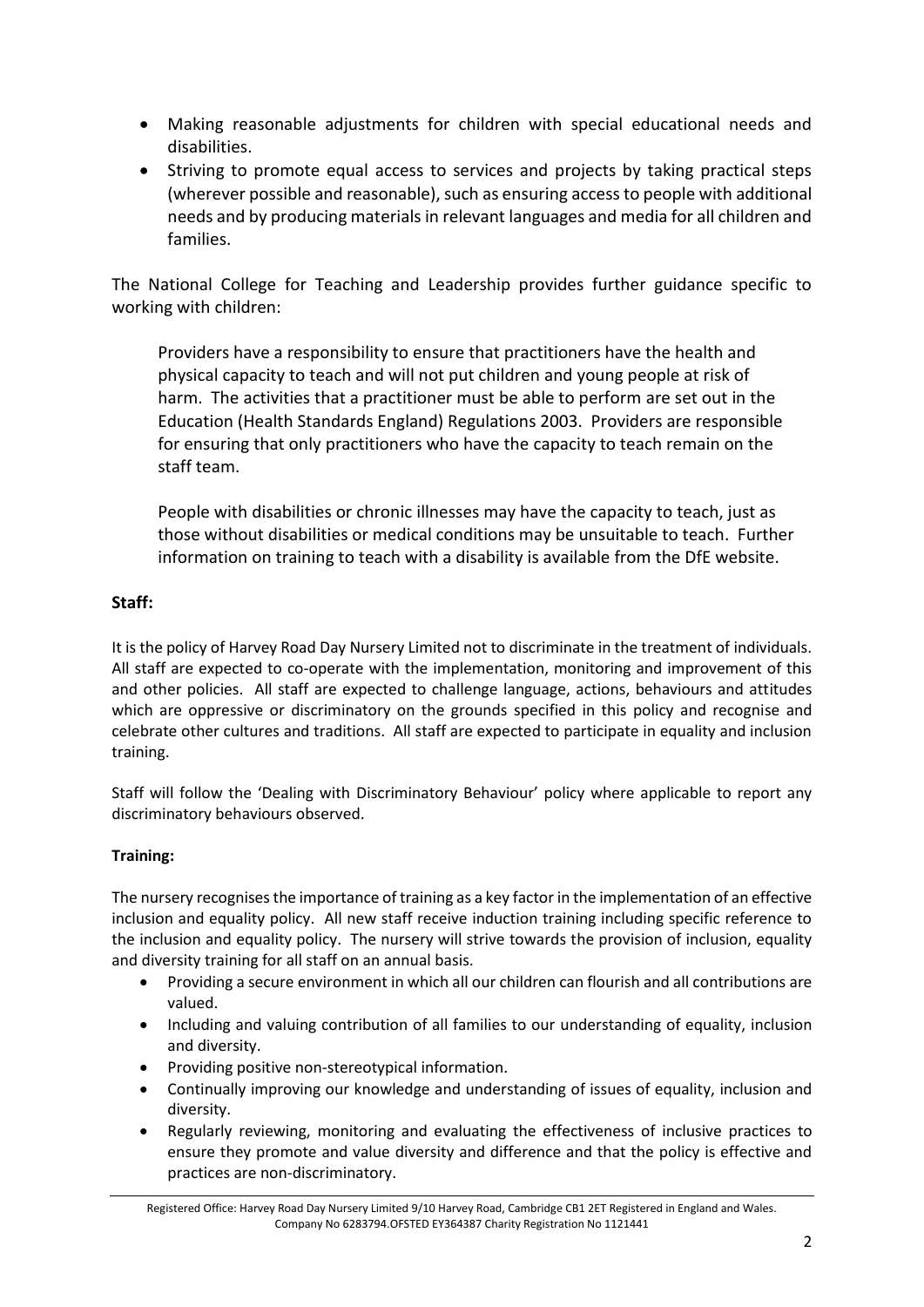• Making inclusion a thread which runs through the entirety of the nursery, for example, by encouraging positive role models through the use of toys, imaginary play and activities, promoting non-stereotypical images and language and challenging all discriminatory behaviour (see dealing with discriminatory behaviour policy).

### **Admissions/service provision:**

The nursery is accessible to all children and families in the local community and further afield through a comprehensive and inclusive admissions policy.

The nursery will strive to ensure that all services and projects are accessible and relevant to all groups and individuals in the community within targeted age groups.

### **Recruitment:**

Recruitment, promotion and other selection exercises such as redundancy selection will be conducted on the basis of merit, against objective criteria that avoid discrimination. Shortlisting should be done by more than one person if possible.

All members of the selection group will be committed to the inclusive practice set out in this policy and will have received appropriated training in this regard.

Application forms will be sent out along with a copy of the equal opportunities monitoring form. Application forms will not include questions that potentially discriminate on the grounds specified in the statement of intent.

Vacancies should generally be advertised to a diverse section of the labour market. Advertisements should avoid stereotyping or using wording that may discourage particular groups from applying.

At interview, no questions will be posed which potentially discriminate on the grounds specified in the statement of intent. All candidates will be asked the same questions and members of the selection group will not introduce nor use any personal knowledge of candidates acquired outside the selection process. Candidates will be given the opportunity to receive feedback on the reasons why they were not successful.

Under the Equality Act 2010 you can only ask questions prior to offering someone employment in the following circumstances:

- You need to establish whether the applicant will be able to comply with a requirement to undergo an assessment (i.e. an interview or selection test).
- You need to establish whether the applicant will be able to carry out a function that is intrinsic to the work concerned.
- You want to monitor diversity in the range of people applying for work.
- You want to take positive action towards a particular group for example offering a guaranteed interview scheme.
- You require someone with a particular disability because of an occupational requirement for the job.

Registered Office: Harvey Road Day Nursery Limited 9/10 Harvey Road, Cambridge CB1 2ET Registered in England and Wales. Company No 6283794.OFSTED EY364387 Charity Registration No 1121441